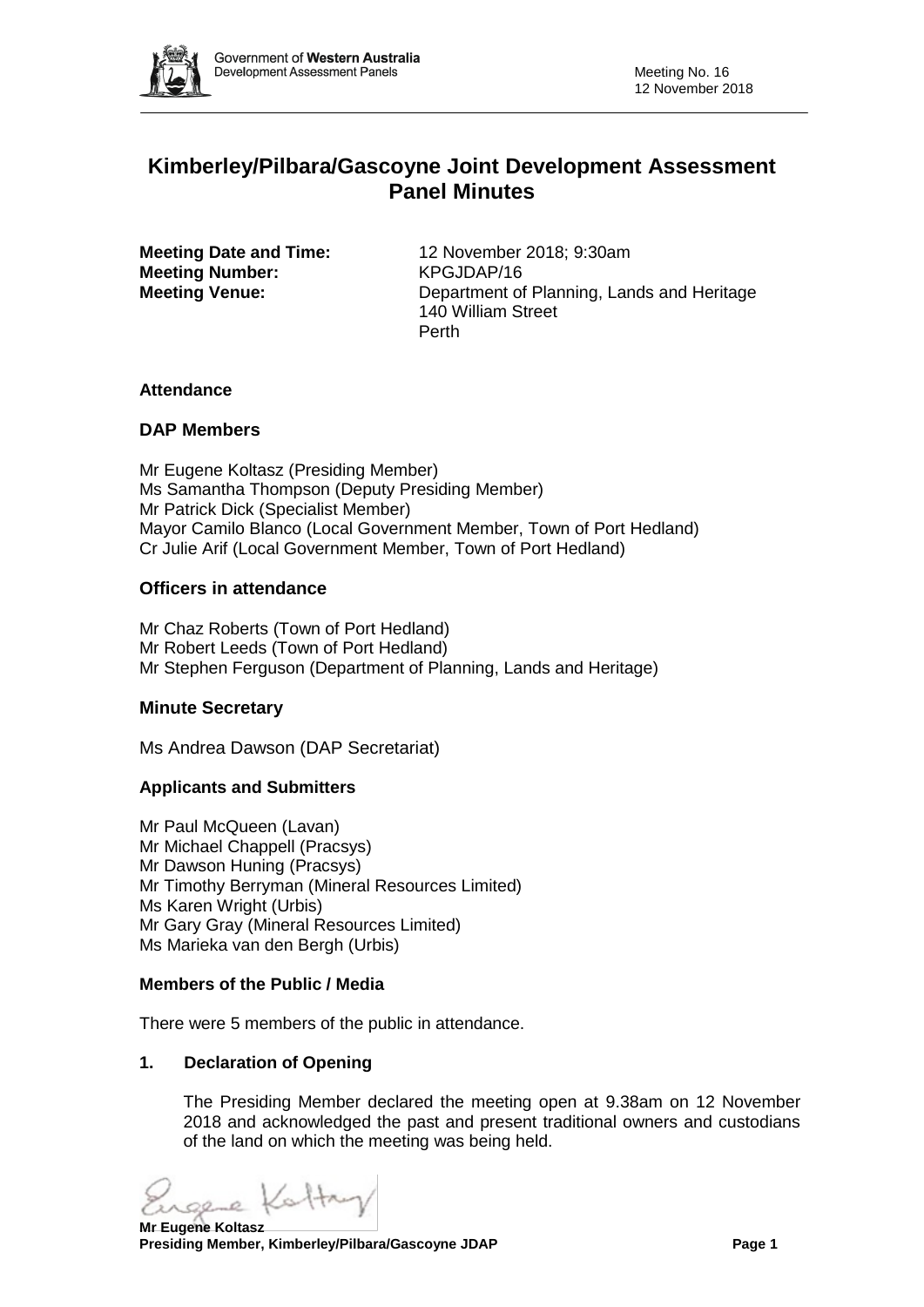

The Presiding Member announced the meeting would be run in accordance with the DAP Standing Orders 2017 under the *Planning and Development (Development Assessment Panels) Regulations 2011*.

The Presiding Member advised that in accordance with Section 5.16 of the DAP Standing Orders 2017 which states *'A person must not use any electronic, visual or audio recording device or instrument to record the proceedings of the DAP meeting unless the Presiding Member has given permission to do so.',* the meeting would not be recorded.

#### **2. Apologies**

Nil

# **3. Members on Leave of Absence**

Nil

#### **4. Noting of Minutes**

DAP members noted that signed minutes of previous meetings are available on the [DAP website.](https://www.planning.wa.gov.au/7578.aspx)

#### **5. Declaration of Due Consideration**

All members declared that they had duly considered the documents.

#### **6. Disclosure of Interests**

Nil

# **7. Deputations and Presentations**

- **7.1** Mr Paul McQueen (Lavan) addressed the DAP against the application at Item 8.1.
- **7.2** Mr Michael Chappell (Pracsys) addressed the DAP against the application at Item 8.1. Mr Chappell and Mr Dawson Demassiet-Huning (Pracsys) responded to questions from the panel.
- **7.3** Mr Timothy Berryman (Mineral Resources Limited) addressed the DAP in support of the application at Item 8.1 and responded to questions from the panel.
- **7.4** Ms Karen Wright (Urbis) addressed the DAP in support of the application at Item 8.1 and responded to questions from the panel.

sere Kattry

**Mr Eugene Koltasz Presiding Member, Kimberley/Pilbara/Gascoyne JDAP Page 2**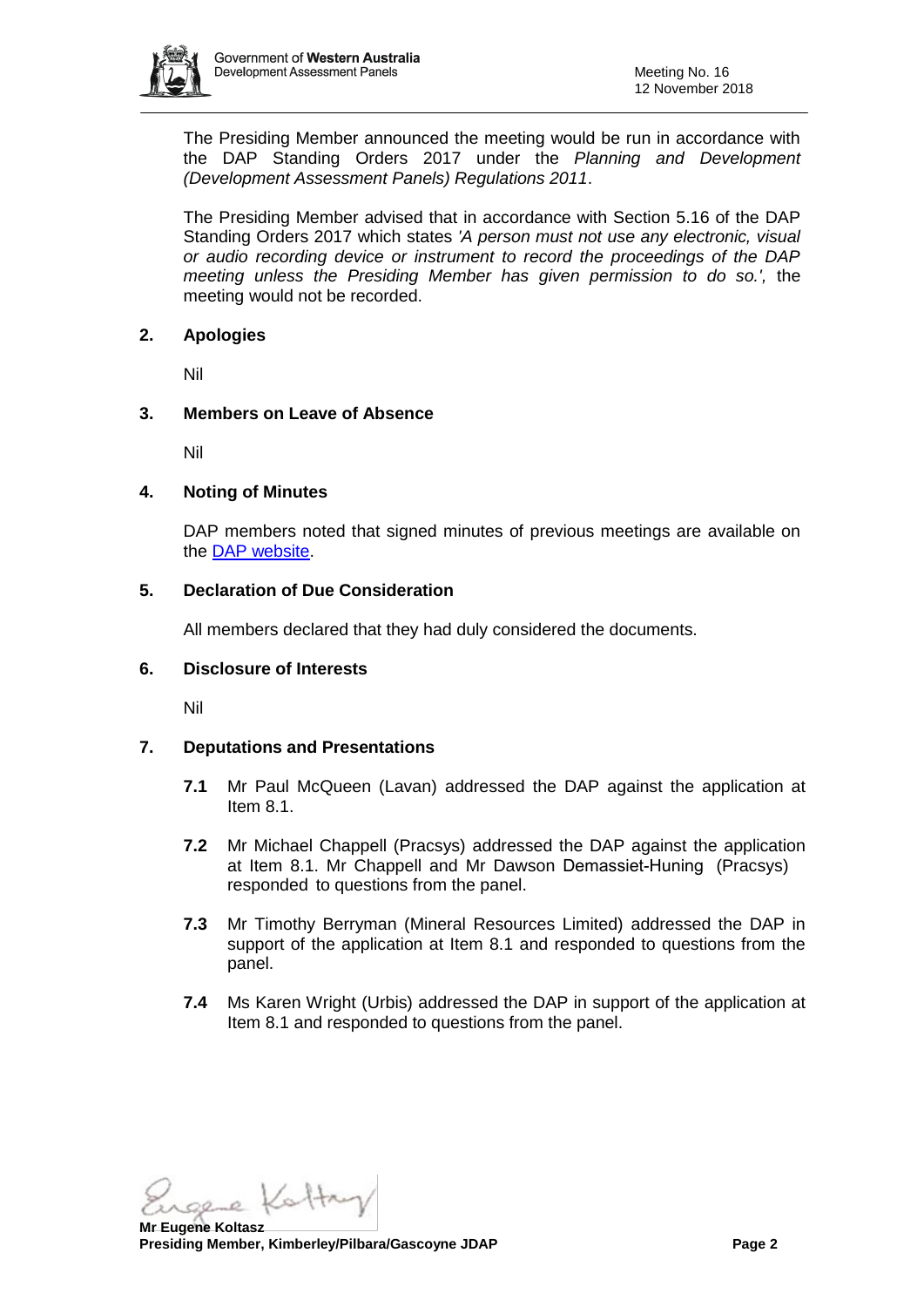

# **PROCEDURAL MOTION**

**Moved by:** Mr Gene Koltasz **Seconded by:** Mr Patrick Dick

That the Kimberley/Pilbara/Gascoyne JDAP receive legal advice from representatives of the Department of Planning, Lands and Heritage and that such advice is received behind closed doors, in accordance with section 5.10.2g of the DAP Standing Orders 2017.

**REASON:** To discuss the validity of the application.

# **The Procedural Motion was put and CARRIED UNANIMOUSLY**

*The meeting was closed at 10:25am and re-opened at 10:39am.*

#### **8. Form 1 – Responsible Authority Reports – DAP Application**

| 8.1 Property Location:   | Miscellaneous Licences L45/437 and L45/93,<br>100km south of Port Hedland |
|--------------------------|---------------------------------------------------------------------------|
| Development Description: | Aerodrome and Associated Infrastructure                                   |
| Applicant:               | <b>Mineral Resources Limited</b>                                          |
| Owner:                   | State of WA                                                               |
| Responsible Authority:   | Town of Port Hedland                                                      |
| DAP File No:             | DAP/18/01447                                                              |
|                          |                                                                           |

#### **REPORT RECOMMENDATION**

**Moved by:** Nil **Seconded by:** Nil

That the Kimberley/Pilbara/Gascoyne JDAP resolves to:

1. **Refuse** DAP Application reference DAP/18/01447 and accompanying plans in accordance with Clause 68 of the *Planning and Development (Local Planning Schemes) Regulations 2015* and the provisions of Town of Port Hedland Local Planning Scheme No. 5 for the following reasons:

#### **Reasons**

- 1. The development does not comply with Clause 1.5(a) of Town of Port Hedland Local Planning Scheme No. 5 as it does not encourage an appropriate balance between economic and social development, conservation of the natural environment, and improvements in lifestyle and amenity, on the basis that:
	- The social and economic impact assessment provided did not address social impacts and negative economic impacts of the development;
	- A social and economic impact management plan was not provided to offset negative impacts;
	- The aerodrome will not improve lifestyle and amenity in the area as it supports a 100% fly-in, fly-out operating model; and
	- The aerodrome will likely adversely affect the cost and frequency of flights for the local community.
- 2. The development does not comply with Clause 1.5(b) of Town of Port Hedland Local Planning Scheme No. 5 as it does not contribute to implementing the following strategic plans for the municipality: